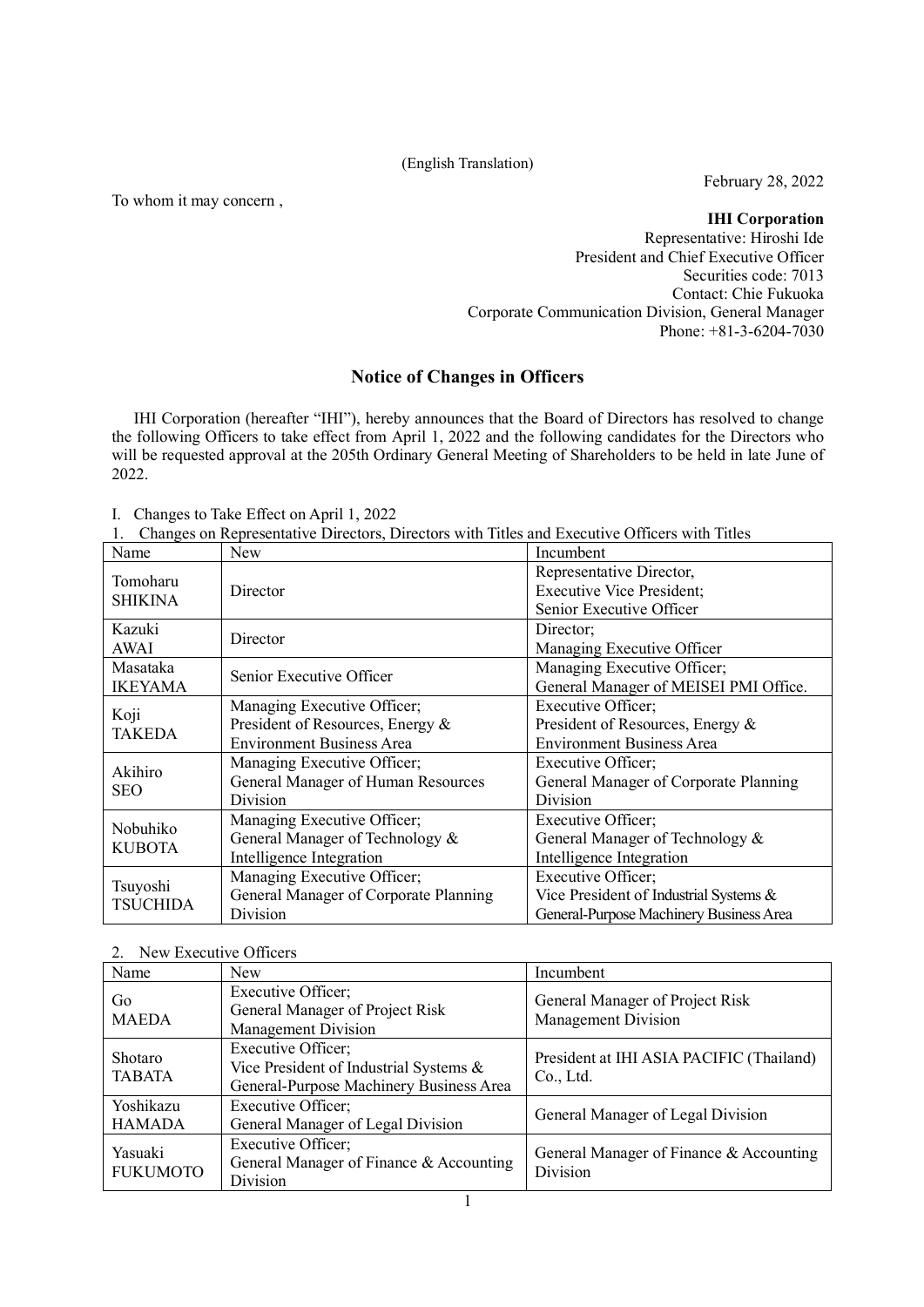| Chie<br>FUKUOKA | Executive Officer:<br>General Manager of Corporate<br><b>Communication Division</b> | <b>General Manager of Corporate</b><br><b>Communication Division</b> |
|-----------------|-------------------------------------------------------------------------------------|----------------------------------------------------------------------|
|-----------------|-------------------------------------------------------------------------------------|----------------------------------------------------------------------|

#### 3. Retiring Executive Officers with Titles and Executive Officers

| Name           | <b>New</b>                            | Incumbent                          |
|----------------|---------------------------------------|------------------------------------|
| Tomoharu       |                                       | Representative Director,           |
| <b>SHIKINA</b> | Director                              | <b>Executive Vice President;</b>   |
|                |                                       | Senior Executive Officer           |
| Kazuki         | Director                              | Director;                          |
| AWAI           |                                       | Managing Executive Officer         |
|                |                                       | Executive Officer;                 |
| Masato         | To be appointed as Advisor (Executive | General Manager of Human Resources |
| <b>SHIDA</b>   | Fellow) in April                      | Division                           |

## II. Changes to Take Effect Late June, 2022

|  |  |  |  | 1. New Candidates for Director |
|--|--|--|--|--------------------------------|
|--|--|--|--|--------------------------------|

| Director           | Masataka IKEYAMA                                                                |
|--------------------|---------------------------------------------------------------------------------|
| Director           | Akihiro SEO                                                                     |
| Director (Outside) | Toshihiro UCHIYAMA<br>(Incumbent: Chairman of the Board of Directors, NSK Ltd.) |

# 2. Director who Intend to Retire at the Conclusion of the 205th Ordinary General Meeting of Shareholders

| Tomoharu SHIKINA  | To be appointed as Advisor (Executive Fellow) |  |
|-------------------|-----------------------------------------------|--|
| Kazuki AWAI       | To be appointed as Advisor (Executive Fellow) |  |
| Kazuhiko ISHIMURA |                                               |  |

#### 3. Changes in Representative Director and Director with Titles

| Name             | Position After Late June, 2022                                                           | Position After April 1, 2022 |
|------------------|------------------------------------------------------------------------------------------|------------------------------|
| Masataka IKEYAMA | Representative Director,<br><b>Executive Vice President;</b><br>Senior Executive Officer | Senior Executive Officer     |

<Note>

(1) The matters mentioned under II. 1 and 2 are to be resolved at the 205th Ordinary General Meeting of Shareholders. II. 3 is

to be resolved at the Board of Directors meeting after the 205th Ordinary General Meeting of Shareholders.

Accordingly, IHI intends for the numbers of Directors, Audit & Supervisory Board Members and executive officers to be as follows:

- Directors: 12 members (of whom 4 are outside directors)
- Audit & Supervisory Board Members: 5 members (of whom 3 are outside Audit & Supervisory Board Members)
- Executive Officers: 22 members (of whom 7 will concurrently serve as Directors)
- (2) Candidate for Director (Outside) Toshihiro UCHIYAMA is as follows.